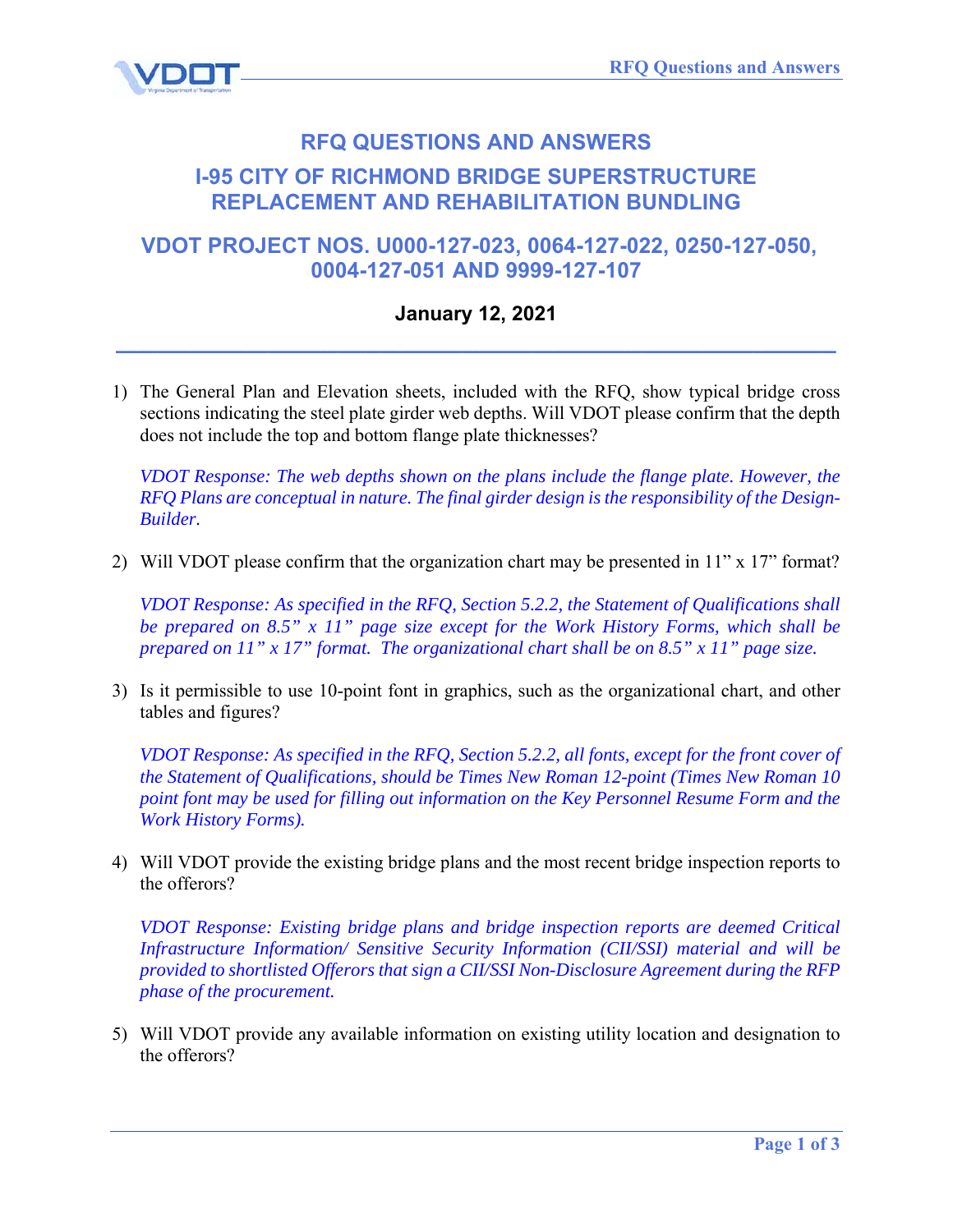

*VDOT Response: Utility related information known by the Department will be provided in the RFP.* 

6) Will the City of Richmond or any other stakeholders participate in design reviews and provide comments?

*VDOT Response: Information regarding the review of construction submittals will be provided in the RFP.* 

7) Is a table of contents and pagination required for the SOQ document?

*VDOT Response: A Table of Contents is not required. In lieu of a Table of Contents, Offerors shall complete the SOQ Checklist, Attachment 3.1.2, and include it in their SOQs. The purpose of the SOQ Checklist is to aid the Offeror in ensuring all submittal requirements have been included in the Offeror's SOQ and to provide a page reference indicating the location of each submittal requirement in the SOQ.* 

8) RFQ Conceptual Transverse Sections do not show any utilities. Please clarify whether the Departments intent is to relocate utilities off of the structures or replace utilities back on the structures. If a mix of relocation and replacement, please clarify which utilities are anticipated to be on the structures.

*VDOT Response: Utility related information known by the Department will be provided in the RFP. It shall be the responsibility of the Offeror's to coordinate with each utility owner on the accommodation of their facilities with the project.* 

9) Section 5.2.3 reads: "Each Offeror shall upload one (1) Statement of Qualifications, with full supporting documentation in a single cohesive Adobe PDF file. The PDF file should be no more than 20 megabytes (MB) in size." Is it possible to increase the pdf file size-limit?

*VDOT Response: No, VDOT will not consider increasing the pdf file size-limit for this procurement.* 

10) Are the Quality Assurance Manager and the Lead Utility Coordination Manager allowed to work for the same firm?

*VDOT Response: Yes, the QAM and Lead Utility Coordination Manager can work for the same firm. Note the QAM shall be from an independent firm that has no involvement in construction operations for the Project.* 

11) The Broad Street Bridge over I-95 has a pin system and appears to be Fracture Critical; however, the number of beams and some of the other details would make this a gray area. Does the District identify this bridge as being fracture critical. In other words, is District inspecting this bridge and its pin connections with a Fracture Critical inspection plan.

*VDOT Response: The bridge details will be clarified in the RFP. The bridge inspection report notes the bridge has Fracture Critical elements which are the hinge pins in Span 2. Hinge assemblies were*